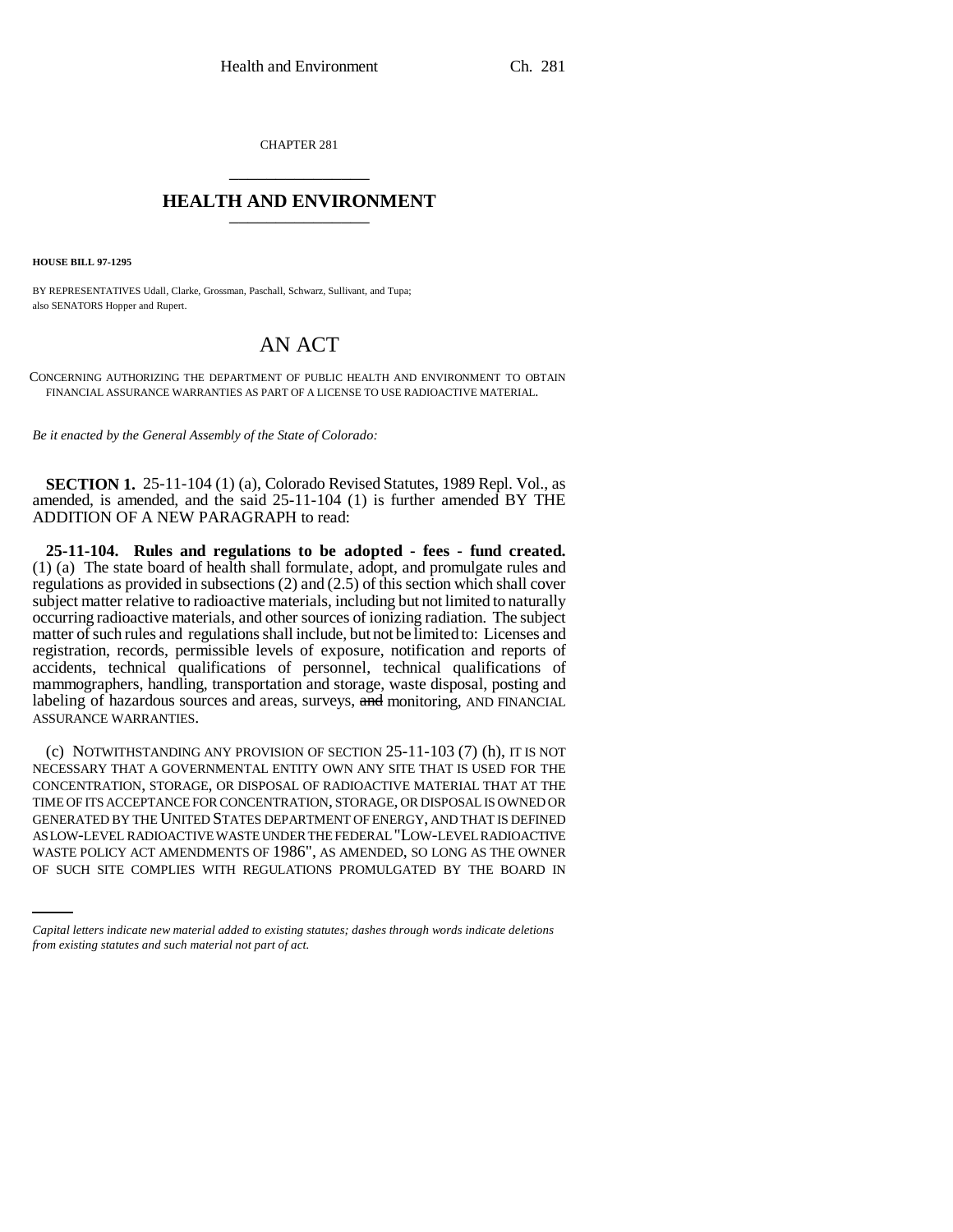#### Ch. 281 Health and Environment

ACCORDANCE WITH THIS SECTION. SUCH REGULATIONS SHALL ENSURE THE LONG-TERM PROTECTION OF THE PUBLIC HEALTH AND SAFETY AND MAY INCLUDE, BUT ARE NOT LIMITED TO, FINANCIAL ASSURANCE WARRANTIES PURSUANT TO THIS PART 1, DEED ANNOTATIONS AND RESTRICTIONS, EASEMENT PROVISIONS, RESTRICTIVE COVENANTS, AND ADEQUATE MARKERS TO WARN OF THE PRESENCE OF RADIOACTIVE MATERIALS.

**SECTION 2.** Part 1 of article 11 of title 25, Colorado Revised Statutes, 1989 Repl. Vol., as amended, is amended BY THE ADDITION OF THE FOLLOWING NEW SECTIONS to read:

**25-11-110. Financial assurance warranties - definitions.** (1) AS A PART OF ANY LICENSE, CERTIFICATE, OR AUTHORIZATION ISSUED UNDER THIS ARTICLE AND PURSUANT TO REGULATIONS PROMULGATED BY THE STATE BOARD OF HEALTH, THE DEPARTMENT MAY REQUIRE FINANCIAL ASSURANCE WARRANTIES.

(2) AS USED IN THIS SECTION, UNLESS THE CONTEXT OTHERWISE REQUIRES:

(a) "DECOMMISSIONING WARRANTY" MEANS A FINANCIAL ASSURANCE ARRANGEMENT PROVIDED BY A PERSON LICENSED, CERTIFIED, OR AUTHORIZED PURSUANT TO THIS ARTICLE THAT IS REQUIRED TO ENSURE DECOMMISSIONING AND DECONTAMINATION OF A FACILITY AND PROPER DISPOSAL OF RADIOACTIVE MATERIALS TO MEET THE REQUIREMENTS OF THIS PART 1, THE REGULATIONS PROMULGATED PURSUANT THERETO, OR THE LICENSE.

(b) "FINANCIAL ASSURANCE WARRANTY" MEANS A DECOMMISSIONING WARRANTY OR A LONG-TERM CARE WARRANTY.

(c) "INDIRECT COSTS" MEANS THOSE COSTS ESTABLISHED ANNUALLY IN ACCORDANCE WITH FEDERAL CIRCULAR A-87, OR ANY APPLICABLE SUCCESSOR DOCUMENT.

(d) "LONG-TERM CARE WARRANTY" MEANS A FINANCIAL ASSURANCE ARRANGEMENT PROVIDED BY A PERSON LICENSED, CERTIFIED, OR AUTHORIZED PURSUANT TO THIS ARTICLE THAT IS REQUIRED TO COVER THE COSTS INCURRED BY THE DEPARTMENT IN CONDUCTING SURVEILLANCE OF A DISPOSAL SITE IN PERPETUITY SUBSEQUENT TO THE TERMINATION OF THE RADIOACTIVE MATERIALS LICENSE FOR THAT SITE.

(3) (a) FINANCIAL ASSURANCE WARRANTIES MAY BE PROVIDED BY THE LICENSEE OR BY A THIRD PARTY OR COMBINATION OF PERSONS.

(b) ANY FINANCIAL ASSURANCE WARRANTY REQUIRED PURSUANT TO THIS SECTION SHALL BE IN A FORM PRESCRIBED BY THE STATE BOARD OF HEALTH BY REGULATION.

(c) THE DEPARTMENT MAY REFUSE TO ACCEPT ANY FINANCIAL ASSURANCE WARRANTY IF:

(I) THE FORM, CONTENT, OR TERMS OF THE WARRANTY ARE OTHER THAN AS PRESCRIBED BY THE STATE BOARD OF HEALTH BY REGULATION;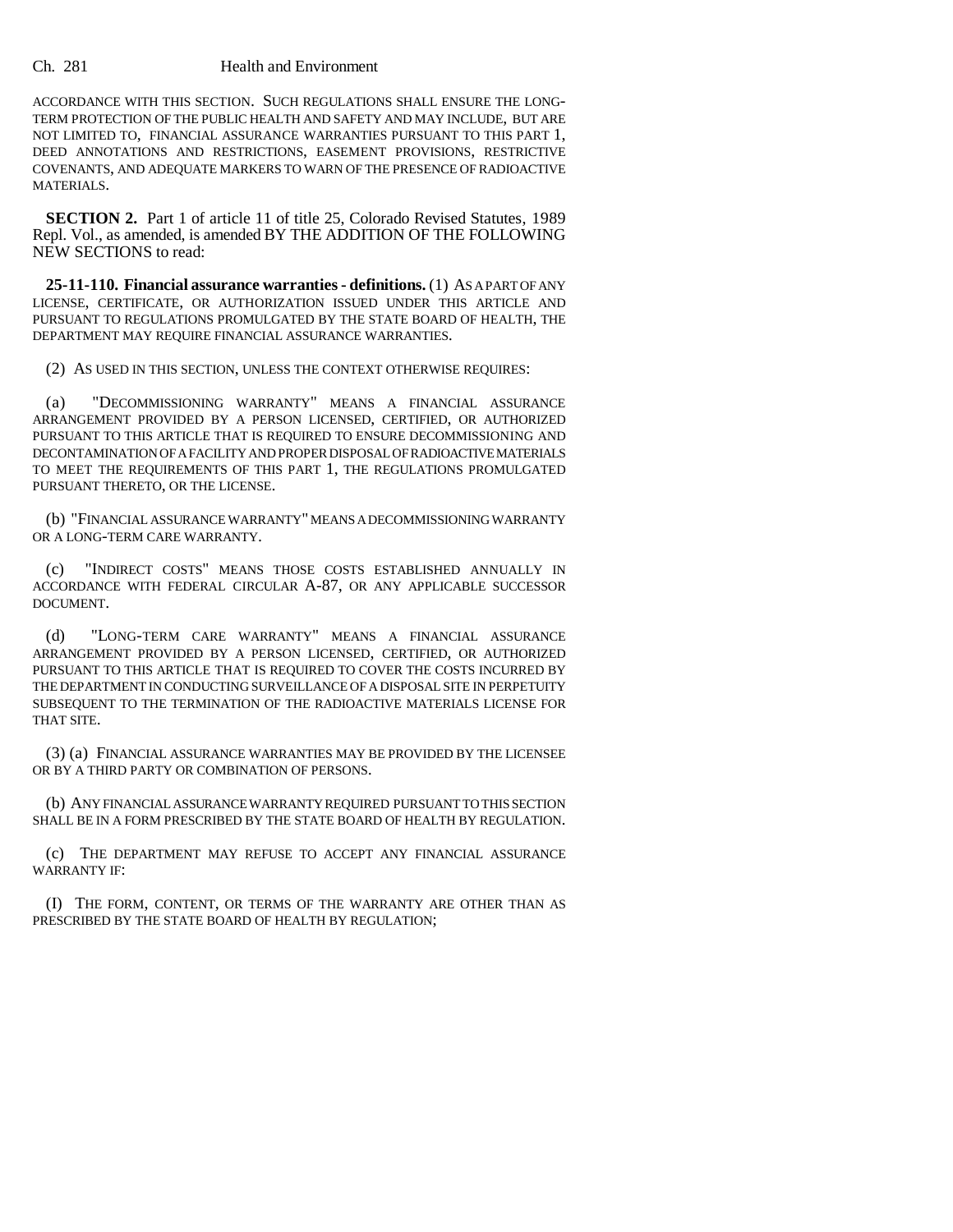(II) THE FINANCIAL INSTITUTION PROVIDING THE FINANCIAL ASSURANCE INSTRUMENT IS AN OFF-SHORE, NONDOMESTIC INSTITUTION OR DOES NOT HAVE A REGISTERED AGENT IN THE STATE OF COLORADO;

(III) THE VALUE OF THE FINANCIAL ASSURANCE WARRANTY OFFERED IS DEPENDENT UPON THE SUCCESS, PROFITABILITY, OR CONTINUED OPERATION OF THE LICENSED BUSINESS OR OPERATION; OR

(IV) THE DEPARTMENT DETERMINES THAT THE FINANCIAL ASSURANCE WARRANTY CANNOT BE CONVERTED TO CASH WITHIN THIRTY DAYS AFTER FORFEITURE.

(4) (a) THE DEPARTMENT SHALL DETERMINE THE AMOUNT OF FINANCIAL ASSURANCE WARRANTIES REQUIRED, TAKING INTO ACCOUNT THE NATURE, EXTENT, AND DURATION OF THE LICENSED ACTIVITIES AND THE MAGNITUDE, TYPE, AND ESTIMATED COST FOR PROPER DISPOSAL OF RADIOACTIVE MATERIALS, DECONTAMINATION, AND DECOMMISSIONING OR LONG-TERM CARE.

(b) THE AMOUNT OF A DECOMMISSIONING WARRANTY SHALL BE SUFFICIENT TO ENABLE THE DEPARTMENT TO DISPOSE OF RADIOACTIVE MATERIALS AND COMPLETE DECONTAMINATION AND DECOMMISSIONING OF AFFECTED BUILDINGS, FIXTURES, EQUIPMENT, PERSONAL PROPERTY, AND LANDS IF NECESSARY.

(c) THE AMOUNT OF THE DECOMMISSIONING WARRANTY SHALL BE BASED UPON COST ESTIMATES OF THE TOTAL COSTS THAT WOULD BE INCURRED IF AN INDEPENDENT CONTRACTOR WERE HIRED TO PERFORM THE DECOMMISSIONING, DECONTAMINATION, AND DISPOSAL WORK, AND MAY INCLUDE REASONABLE ADMINISTRATIVE COSTS, INCLUDING INDIRECT COSTS, INCURRED BY THE DEPARTMENT IN CONDUCTING OR OVERSEEING DISPOSAL, DECONTAMINATION, AND DECOMMISSIONING AND TO COVER THE DEPARTMENT'S REASONABLE ATTORNEY COSTS THAT MAY BE INCURRED IN SUCCESSFULLY REVOKING, FORECLOSING, OR REALIZING THE DECOMMISSIONING WARRANTY AS AUTHORIZED IN SECTION 25-11-111 (4).

(d) THE AMOUNT OF A LONG-TERM CARE WARRANTY SHALL BE ENOUGH THAT, WITH AN ASSUMED SIX PERCENT ANNUAL REAL INTEREST RATE, THE ANNUAL INTEREST EARNINGS WILL BE SUFFICIENT TO COVER THE ANNUAL COSTS OF SITE SURVEILLANCE BY THE DEPARTMENT, INCLUDING REASONABLE ADMINISTRATIVE COSTS INCURRED BY THE DEPARTMENT, IN PERPETUITY, SUBSEQUENT TO THE TERMINATION OF THE RADIOACTIVE MATERIALS LICENSE FOR THAT SITE.

(e) IF THE STATE OF COLORADO IS THE LONG-TERM CARETAKER FOR THE DISPOSAL FACILITY PURSUANT TO SECTION 25-11-103 (7) (h), LONG-TERM CARE MONEYS SHALL BE TRANSFERRED, PURSUANT TO SECTION 25-11-113 (3), TO THE LONG-TERM CARE FUND, CREATED IN SECTION 25-11-113, PRIOR TO LICENSE TERMINATION AND SHALL BE USED BY THE DEPARTMENT TO PERFORM SITE SURVEILLANCE AND TO COVER THE DEPARTMENT'S ADMINISTRATIVE AND REASONABLE ATTORNEY COSTS.

(f) THE DEPARTMENT IS AUTHORIZED TO TRANSFER A LONG-TERM CARE WARRANTY TO THE UNITED STATES DEPARTMENT OF ENERGY OR ANOTHER FEDERAL AGENCY IF THAT AGENCY WILL BE THE LONG-TERM CARETAKER FOR THE DISPOSAL FACILITY.

(5) THE DEPARTMENT SHALL TAKE REASONABLE MEASURES TO ASSURE THE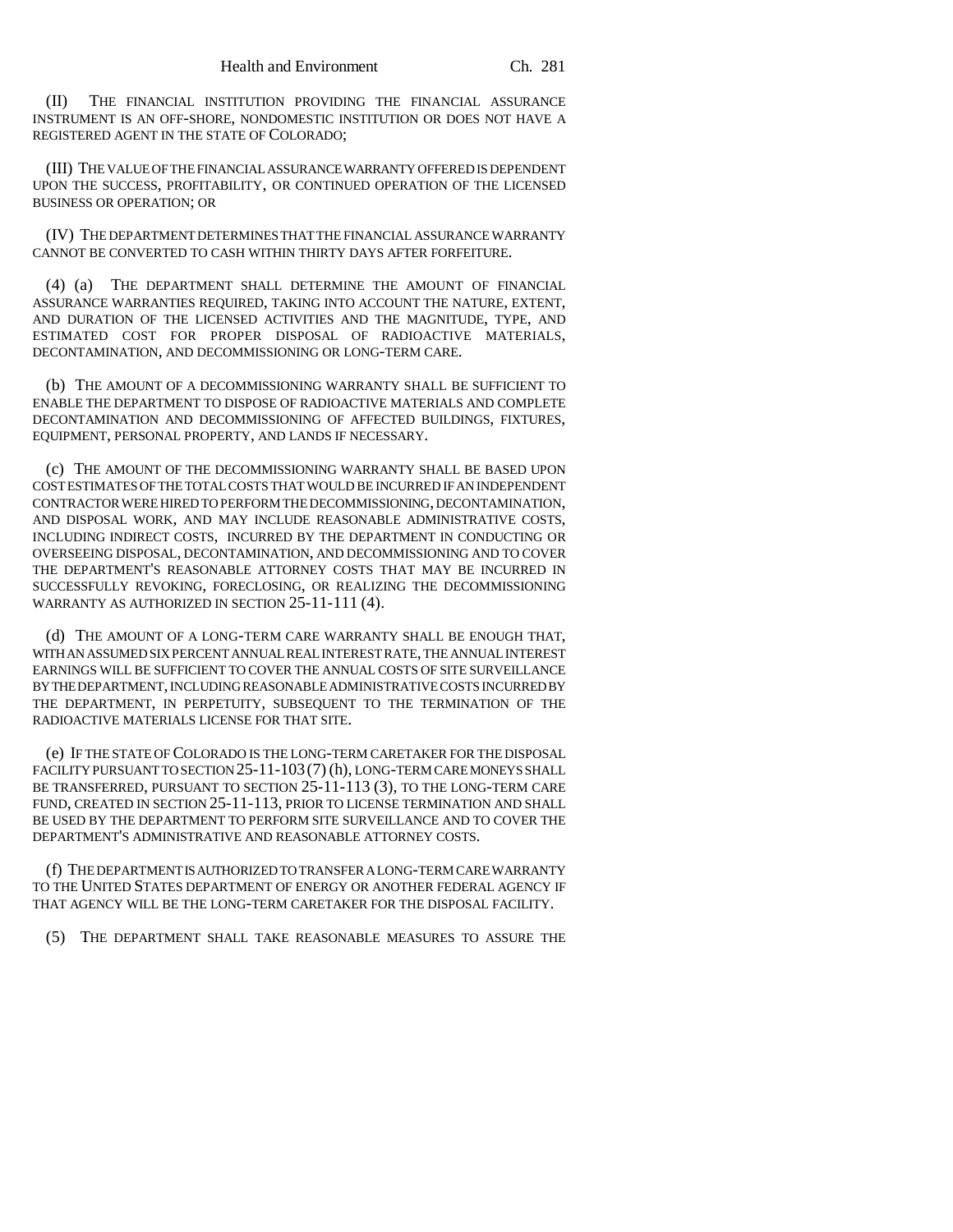#### Ch. 281 Health and Environment

CONTINUED ADEQUACY OF ANY FINANCIAL ASSURANCE WARRANTY AND MAY ANNUALLY OR FOR GOOD CAUSE INCREASE OR DECREASE THE AMOUNT OF REQUIRED FINANCIAL ASSURANCE WARRANTIES OR REQUIRE PROOF OF VALUE OF EXISTING WARRANTIES. THE LICENSEE SHALL HAVE SIXTY DAYS AFTER THE DATE OF WRITTEN NOTIFICATION BY THE DEPARTMENT OF A REQUIRED ADJUSTMENT, TO ESTABLISH A WARRANTY FULFILLING ALL NEW REQUIREMENTS UNLESS GRANTED AN EXTENSION BY THE DEPARTMENT. IF THE LICENSEE DISPUTES THE AMOUNT OF THE REQUIRED FINANCIAL ASSURANCE WARRANTIES, THE LICENSEE MAY REQUEST A HEARING TO BE CONDUCTED IN ACCORDANCE WITH SECTION 24-4-105, C.R.S.

(6) (a) FINANCIAL ASSURANCE WARRANTIES SHALL BE MAINTAINED IN GOOD STANDING UNTIL THE DEPARTMENT HAS AUTHORIZED IN WRITING THE DISCONTINUANCE OF SUCH WARRANTIES.

(b) (I) IF A FINANCIAL WARRANTY IS PROVIDED BY A CORPORATE SURETY, THE DEPARTMENT SHALL REQUIRE THE SURETY TO BE A.M.BEST RATED "A-V" OR BETTER AND LISTED ON THE UNITED STATES TREASURY'S FEDERAL REGISTER OF COMPANIES HOLDING CERTIFICATES OF AUTHORITY AS ACCEPTABLE SURETIES ON FEDERAL BONDS; EXCEPT THAT, THE CORPORATE SURETY SHALL NOTIFY THE DEPARTMENT AND THE LICENSEE, IN WRITING, AS SOON AS PRACTICABLE IN THE EVENT ITS A.M.BEST, OR EQUIVALENT, RATING DETERIORATES BELOW AN "A-V" RATING OR SUCH CORPORATE SURETY IS REMOVED FROM THE DEPARTMENT OF THE TREASURY'S LIST OF COMPANIES HOLDING CERTIFICATES OF AUTHORITY AS ACCEPTABLE SURETIES ON FEDERAL BONDS.

(II) THE BOARD MAY PROMULGATE RULES AND REGULATIONS CONCERNING OTHER CIRCUMSTANCES THAT MAY CONSTITUTE AN IMPAIRMENT OF THE WARRANTIES REFERENCED IN THIS ARTICLE THAT WOULD REQUIRE REASONABLE NOTICE TO THE DEPARTMENT BY THE WARRANTOR.

(III) A FINANCIAL WARRANTOR SHALL NOTIFY THE DEPARTMENT NOT LESS THAN NINETY DAYS PRIOR TO ANY CANCELLATION, TERMINATION, OR REVOCATION OF THE WARRANTY, UNLESS THE DEPARTMENT HAS AUTHORIZED IN WRITING THE DISCONTINUANCE OF SUCH WARRANTIES.

**25-11-111. Forfeiture of decommissioning warranties - use of funds.** (1) A DECOMMISSIONING WARRANTY SHALL BE SUBJECT TO IMMEDIATE FORFEITURE WHENEVER THE DEPARTMENT DETERMINES THAT ANY ONE OF THE FOLLOWING CIRCUMSTANCES EXIST:

(a) THE LICENSEE HAS VIOLATED AN EMERGENCY, ABATEMENT, OR CEASE AND DESIST ORDER OR COURT-ORDERED INJUNCTION OR TEMPORARY RESTRAINING ORDER RELATED TO DECOMMISSIONING, DECONTAMINATION, OR DISPOSAL AND, IF DECOMMISSIONING, DECONTAMINATION, OR DISPOSAL WAS REQUIRED IN SUCH ORDER, HAS FAILED TO COMPLETE SUCH DECOMMISSIONING, DECONTAMINATION, OR DISPOSAL ALTHOUGH REASONABLE TIME TO HAVE DONE SO HAS ELAPSED; OR

(b) THE LICENSEE IS IN VIOLATION OF DECOMMISSIONING, DECONTAMINATION, OR DISPOSAL REQUIREMENTS AS SPECIFIED IN THE LICENSE AND THE REGULATIONS AND HAS FAILED TO CURE SUCH VIOLATION ALTHOUGH THE LICENSEE HAS BEEN GIVEN WRITTEN NOTICE THEREOF PURSUANT TO SECTION 25-11-107 (5) AND HAS HAD REASONABLE TIME TO CURE SUCH VIOLATION; OR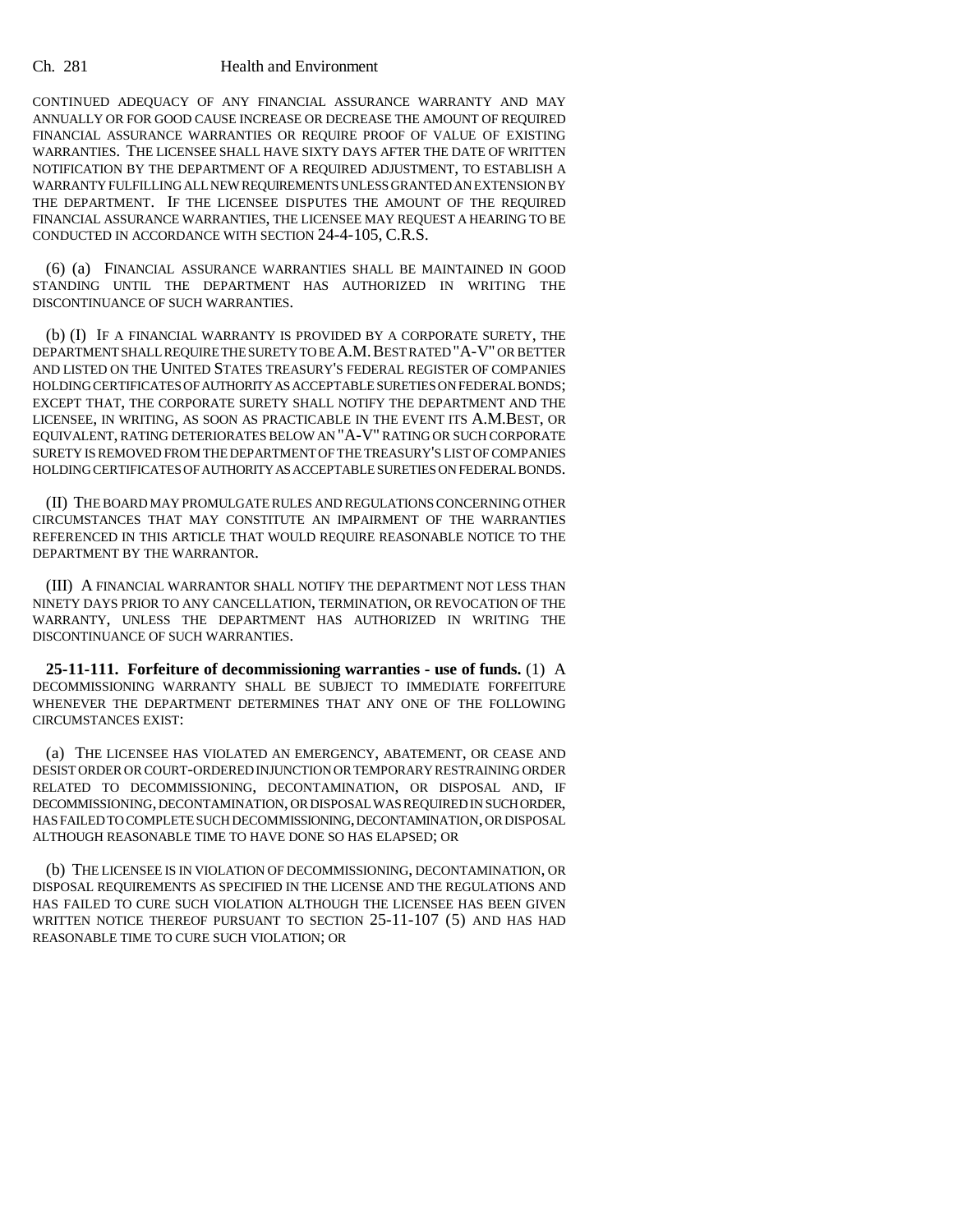(c) THE LICENSEE HAS FAILED TO PROVIDE AN ACCEPTABLE REPLACEMENT WARRANTY WHEN:

(I) THE LICENSEE'S FINANCIAL WARRANTOR NO LONGER HAS THE FINANCIAL ABILITY TO CARRY OUT OBLIGATIONS UNDER THIS ARTICLE; OR

(II) THE DEPARTMENT HAS RECEIVED NOTICE OR INFORMATION THAT THE FINANCIAL WARRANTOR INTENDS TO CANCEL, TERMINATE, OR REVOKE THE WARRANTY; OR

(d) THE LICENSEE HAS FAILED TO MAINTAIN ITS FINANCIAL ASSURANCE WARRANTY IN GOOD STANDING AS REQUIRED BY SECTION 25-11-110 (6) (a); OR

(e) AN EMERGENCY ENDANGERING PUBLIC HEALTH OR SAFETY HAS BEEN CAUSED BY OR RESULTED FROM THE LICENSEE'S USE OR POSSESSION OF RADIOACTIVE MATERIALS.

(2) (a) UPON DETERMINING THAT A DECOMMISSIONING WARRANTY SHOULD BE FORFEITED UNDER SUBSECTION (1) OF THIS SECTION, THE DEPARTMENT SHALL ISSUE TO THE LICENSEE AN ORDER FORFEITING THE DECOMMISSIONING WARRANTY. THE ORDER SHALL CONTAIN WRITTEN FINDINGS OF FACT AND CONCLUSIONS OF LAW TO SUPPORT ITS DECISION AND SHALL DIRECT AFFECTED FINANCIAL WARRANTORS TO DELIVER TO THE DEPARTMENT THE FULL AMOUNTS WARRANTED BY APPLICABLE DECOMMISSIONING WARRANTIES WITHIN NOT MORE THAN THIRTY DAYS AFTER THE DATE OF THE ORDER.

(b) THE LICENSEE MAY REQUEST A HEARING ON THE ORDER OF FORFEITURE THAT SHALL BE CONDUCTED IN ACCORDANCE WITH SECTION 24-4-105, C.R.S., AND THAT, IF THE DEPARTMENT ALLEGES IN THE FORFEITURE ORDER A VIOLATION OF A LICENSE, REGULATION, OR ORDER, THE HEARING MAY BE CONDUCTED IN CONJUNCTION WITH A HEARING REQUESTED UNDER SECTION 25-11-107(5). ANY REQUEST FOR A HEARING PURSUANT TO THIS PART 1 SHALL BE MADE WITHIN TWENTY DAYS AFTER THE DATE OF THE ORDER OF FORFEITURE AND SHALL NOT AFFECT THE OBLIGATION TO SUBMIT TO THE DEPARTMENT FUNDS FROM DECOMMISSIONING WARRANTIES FORFEITED BY SUCH ORDER UNLESS A STAY OF FORFEITURE IS GRANTED BY THE DEPARTMENT OR BY ADMINISTRATIVE OR JUDICIAL ORDER.

(3) THE DEPARTMENT MAY REQUEST THE ATTORNEY GENERAL, AND THE ATTORNEY GENERAL IS AUTHORIZED, TO COMMENCE LEGAL PROCEEDINGS NECESSARY TO SECURE OR RECOVER AMOUNTS WARRANTED BY DECOMMISSIONING WARRANTIES. THE ATTORNEY GENERAL SHALL HAVE THE POWER TO COLLECT, FORECLOSE UPON, PRESENT FOR PAYMENT, TAKE POSSESSION OF, OR DISPOSE OF PLEDGED PROPERTY, AND OTHERWISE REDUCE TO CASH ANY FINANCIAL ASSURANCE ARRANGEMENT REQUIRED BY THIS ARTICLE.

(4) (a) DECOMMISSIONING FUNDS RECOVERED BY THE DEPARTMENT PURSUANT TO THIS SECTION SHALL BE IMMEDIATELY DEPOSITED INTO THE DECOMMISSIONING FUND CREATED IN SECTION 25-11-113 AND SHALL BE USED SOLELY FOR THE DISPOSAL OF RADIOACTIVE MATERIALS FOR THE FACILITY COVERED BY THE FORFEITED FINANCIAL ASSURANCE WARRANTIES; THE DECOMMISSIONING AND DECONTAMINATION OF BUILDINGS, EQUIPMENT, PERSONAL PROPERTY, AND LANDS COVERED BY THE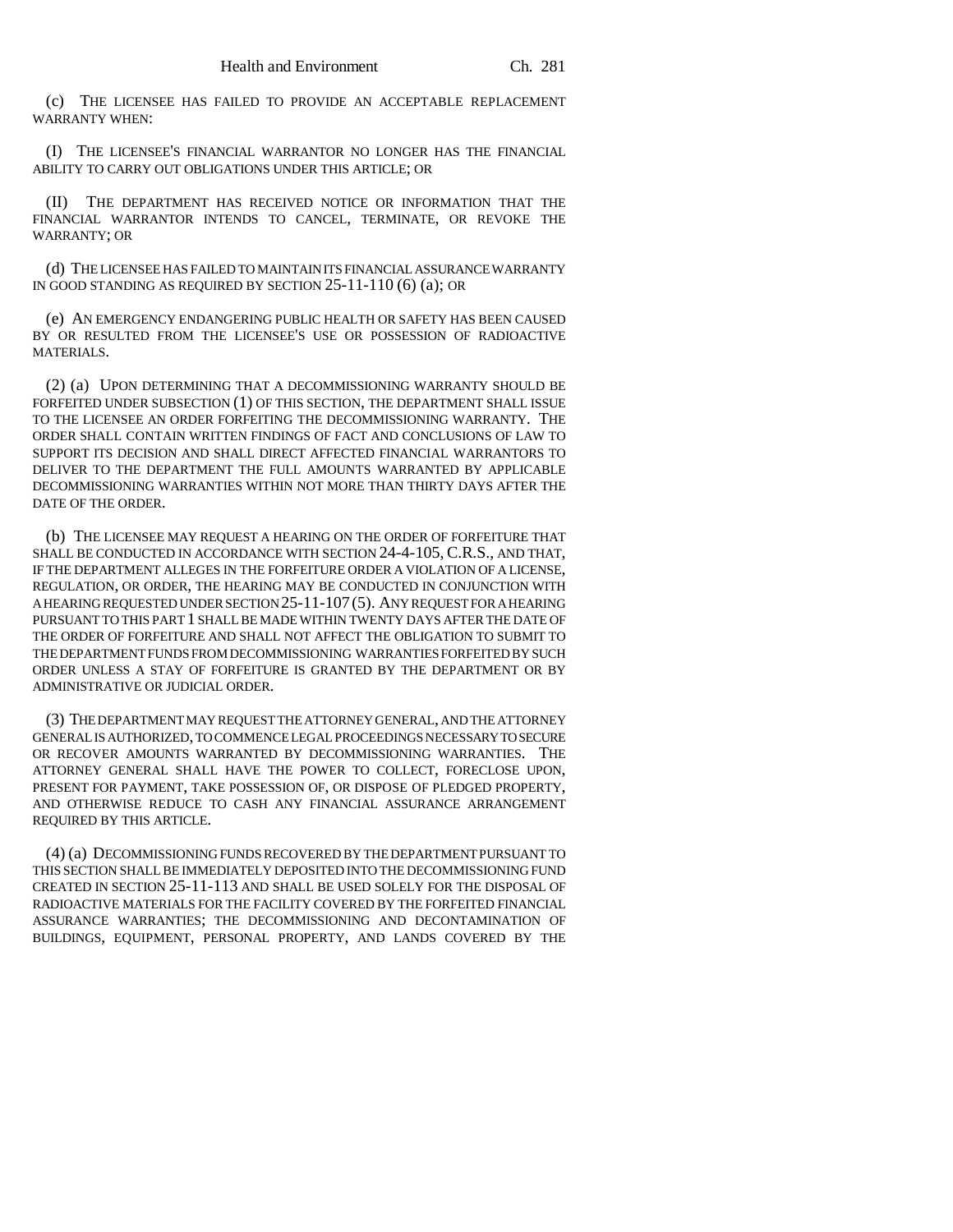#### Ch. 281 Health and Environment

FORFEITED FINANCIAL ASSURANCE WARRANTIES; AND TO COVER THE DEPARTMENT'S REASONABLE ATTORNEY AND ADMINISTRATIVE COSTS ASSOCIATED WITH DISPOSAL, DECOMMISSIONING, AND DECONTAMINATION FOR SUCH FACILITY.

(b) THE DEPARTMENT OR ITS AGENT SHALL HAVE A RIGHT TO ENTER PROPERTY OF THE LICENSEE TO DISPOSE OF RADIOACTIVE MATERIALS, DECOMMISSION, AND DECONTAMINATE BUILDINGS, EQUIPMENT, PERSONAL PROPERTY, AND LANDS. UPON COMPLETION OF DISPOSAL, DECOMMISSIONING, AND DECONTAMINATION ACTIVITIES, THE DEPARTMENT SHALL PRESENT TO THE LICENSEE A FULL ACCOUNTING AND SHALL REFUND ALL UNSPENT DECOMMISSIONING WARRANTY MONEYS, INCLUDING INTEREST.

(5) LICENSEES SHALL REMAIN LIABLE FOR THE TOTAL ACTUAL COST OF DISPOSAL OF, DECOMMISSIONING, AND DECONTAMINATING AFFECTED BUILDINGS, EQUIPMENT, PERSONAL PROPERTY, AND LANDS, LESS ANY AMOUNTS EXPENDED BY THE DEPARTMENT PURSUANT TO SUBSECTION (4) OF THIS SECTION, NOTWITHSTANDING ANY DISCHARGE OF APPLICABLE FINANCIAL ASSURANCE WARRANTIES.

**25-11-112. Forfeiture of long-term care warranty - use of funds.** (1) A LONG-TERM CARE WARRANTY SHALL BE SUBJECT TO IMMEDIATE FORFEITURE WHENEVER THE DEPARTMENT DETERMINES THAT ANY ONE OF THE FOLLOWING CIRCUMSTANCES EXIST:

(a) THE LICENSEE IS IN VIOLATION OF LONG-TERM CARE REQUIREMENTS AS SPECIFIED IN THE LICENSE AND THE REGULATIONS AND HAS FAILED TO CURE SUCH VIOLATION ALTHOUGH THE LICENSEE HAS BEEN GIVEN WRITTEN NOTICE THEREOF PURSUANT TO SECTION 25-11-107 (5) AND HAS HAD REASONABLE TIME TO CURE SUCH VIOLATION; OR

(b) THE LICENSEE HAS FAILED TO PROVIDE AN ACCEPTABLE REPLACEMENT WARRANTY WHEN:

(I) THE LICENSEE'S FINANCIAL WARRANTOR NO LONGER HAS THE FINANCIAL ABILITY TO CARRY OUT OBLIGATIONS UNDER THIS ARTICLE; OR

(II) THE DEPARTMENT HAS RECEIVED NOTICE OR INFORMATION THAT THE FINANCIAL WARRANTOR INTENDS TO CANCEL, TERMINATE, OR REVOKE THE WARRANTY; OR

(c) THE LICENSEE HAS FAILED TO MAINTAIN ITS FINANCIAL ASSURANCE WARRANTY IN GOOD STANDING AS REQUIRED BY SECTION 25-11-110 (6) (a).

(2) (a) A LONG-TERM CARE WARRANTY SHALL BE SUBJECT TO IMMEDIATE USE AND EXPENDITURE BY THE DEPARTMENT WHENEVER THE DEPARTMENT DETERMINES THAT DISPOSAL, DECOMMISSIONING, AND DECONTAMINATION REQUIREMENTS SPECIFIED IN THE LICENSE CONDITIONS AND REGULATIONS HAVE BEEN SATISFIED. THE DEPARTMENT SHALL GIVE THE LICENSEE WRITTEN NOTICE OF THE DEPARTMENT'S INTENT TO USE THE LONG-TERM CARE WARRANTY FOR LONG-TERM CARE PURPOSES. THE NOTICE SHALL CONTAIN FINDINGS OF FACT AND CONCLUSIONS OF LAW TO SUPPORT ITS DECISION AND SHALL DIRECT AFFECTED FINANCIAL WARRANTORS TO DELIVER TO THE DEPARTMENT THE FULL AMOUNTS WARRANTED BY APPLICABLE LONG-TERM CARE WARRANTIES WITHIN NOT MORE THAN THIRTY DAYS AFTER THE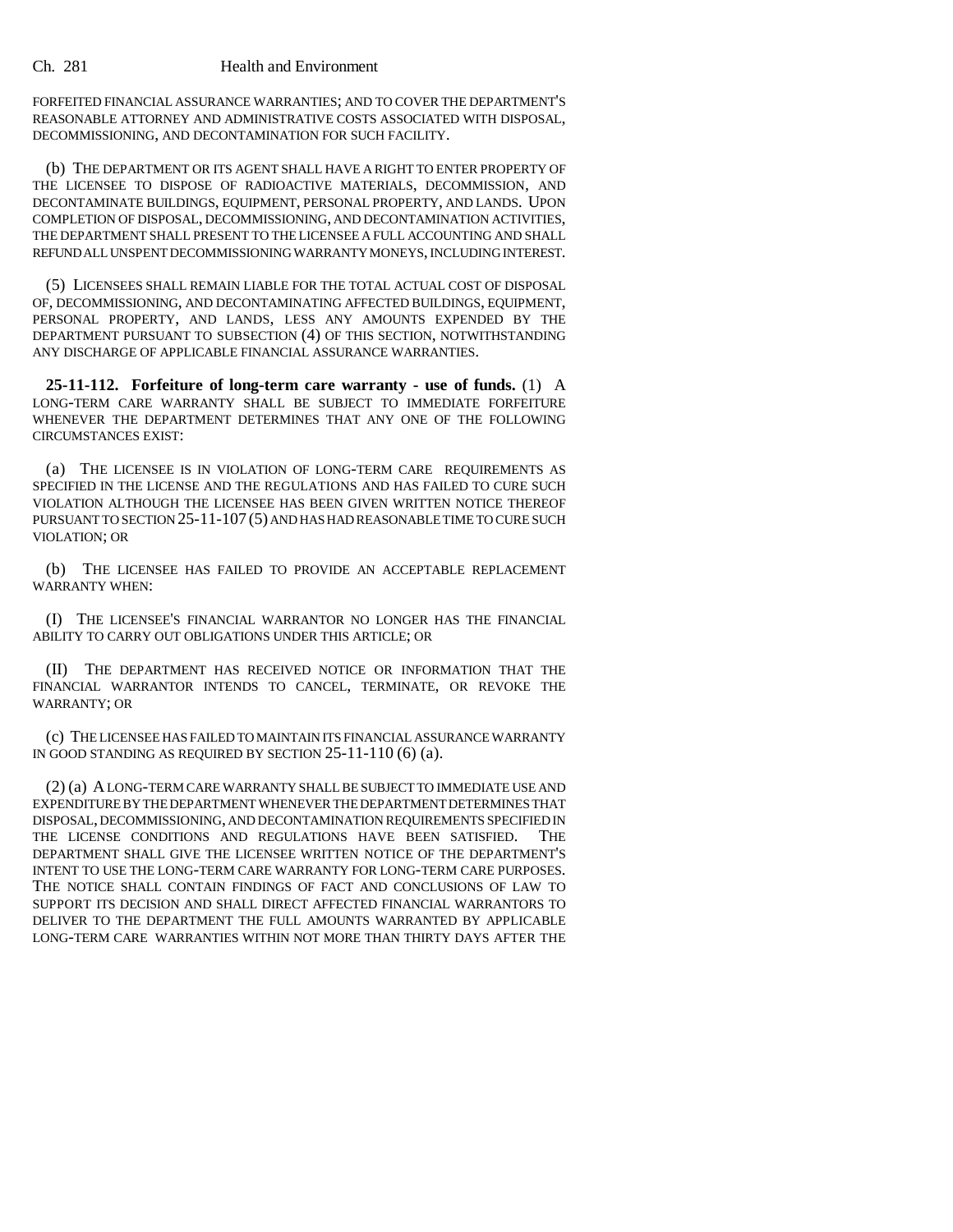### DATE OF THE NOTICE.

(b) THE LICENSEE MAY REQUEST A HEARING ON A NOTICE UNDER PARAGRAPH (a) OF THIS SUBSECTION (2) THAT SHALL BE CONDUCTED IN ACCORDANCE WITH SECTION 24-4-105, C.R.S. ANY REQUEST FOR A HEARING UNDER THIS SUBSECTION (2) SHALL BE MADE WITHIN THIRTY DAYS AFTER THE DATE OF THE NOTICE AND SHALL NOT AFFECT THE OBLIGATION TO SUBMIT TO THE DEPARTMENT FUNDS FROM LONG-TERM CARE WARRANTIES UNLESS A STAY IS GRANTED BY THE DEPARTMENT OR BY ADMINISTRATIVE OR JUDICIAL ORDER.

(3) THE DEPARTMENT MAY REQUEST THE ATTORNEY GENERAL, AND THE ATTORNEY GENERAL IS AUTHORIZED, TO COMMENCE LEGAL PROCEEDINGS NECESSARY TO SECURE OR RECOVER AMOUNTS WARRANTED BY LONG-TERM CARE WARRANTIES. THE ATTORNEY GENERAL SHALL HAVE THE POWER TO COLLECT, FORECLOSE UPON, PRESENT FOR PAYMENT, TAKE POSSESSION OF, OR DISPOSE OF PLEDGED PROPERTY, AND OTHERWISE REDUCE TO CASH ANY FINANCIAL ASSURANCE ARRANGEMENT REQUIRED BY THIS ARTICLE.

(4) (a) LONG-TERM CARE FUNDS RECOVERED BY THE DEPARTMENT PURSUANT TO THIS SECTION SHALL BE IMMEDIATELY DEPOSITED INTO THE LONG-TERM CARE FUND CREATED IN SECTION 25-11-113 AND SHALL BE USED SOLELY FOR THE LONG-TERM CARE FOR THE FACILITY COVERED BY THE FINANCIAL ASSURANCE WARRANTY AND TO COVER THE DEPARTMENT'S REASONABLE ATTORNEY AND ADMINISTRATIVE COSTS ASSOCIATED WITH LONG-TERM CARE FOR SUCH FACILITY.

(b) THE DEPARTMENT OR ITS AGENT SHALL HAVE A RIGHT TO ENTER PROPERTY OF THE LICENSEE TO PERFORM LONG-TERM CARE AND MONITORING. UPON COMPLETION OF LONG-TERM CARE ACTIVITIES, THE DEPARTMENT SHALL PRESENT TO THE LICENSEE A FULL ACCOUNTING AND SHALL REFUND ALL UNSPENT WARRANTY MONEYS, INCLUDING INTEREST.

**25-11-113. Forfeitures - deposit - radiation control - decommissioning fund - long-term care fund.** (1) THE DEPARTMENT IS HEREBY AUTHORIZED TO COLLECT FUNDS FROM FORFEITED DECOMMISSIONING WARRANTIES AND FROM LONG-TERM CARE WARRANTIES.

(2) (a) A FUND TO BE KNOWN AS THE DECOMMISSIONING FUND IS HEREBY CREATED AND ESTABLISHED IN THE STATE TREASURY. SUCH FUND SHALL BE INTEREST-BEARING AND INVESTED TO RETURN THE MAXIMUM INCOME FEASIBLE AS DETERMINED BY THE STATE TREASURER AND CONSISTENT WITH OTHERWISE APPLICABLE STATE LAW. ALL MONEYS COLLECTED FROM DECOMMISSIONING WARRANTIES PURSUANT TO THIS SECTION SHALL BE TRANSMITTED TO THE STATE TREASURER WHO SHALL CREDIT THE SAME TO THE DECOMMISSIONING FUND. ALL MONEYS DEPOSITED IN THE FUND AND ALL INTEREST EARNED ON MONEYS IN THE FUND SHALL REMAIN IN THE FUND FOR THE PURPOSES SET FORTH IN THIS PART 1 AND NO PART THEREOF SHALL BE EXPENDED OR APPROPRIATED FOR ANY OTHER PURPOSE. NO INVESTMENT EARNINGS OR OTHER MONEYS IN THE FUND SHALL BE SUBJECT TO ANY MANAGEMENT FEE IMPOSED BY LAW FOR THE BENEFIT OF THE GENERAL FUND.

(b) THE MONEYS IN THE FUND SHALL BE CONTINUOUSLY APPROPRIATED FOR THE PURPOSES SET FORTH IN THIS PART 1 AND SHALL NOT BE TRANSFERRED TO OR REVERT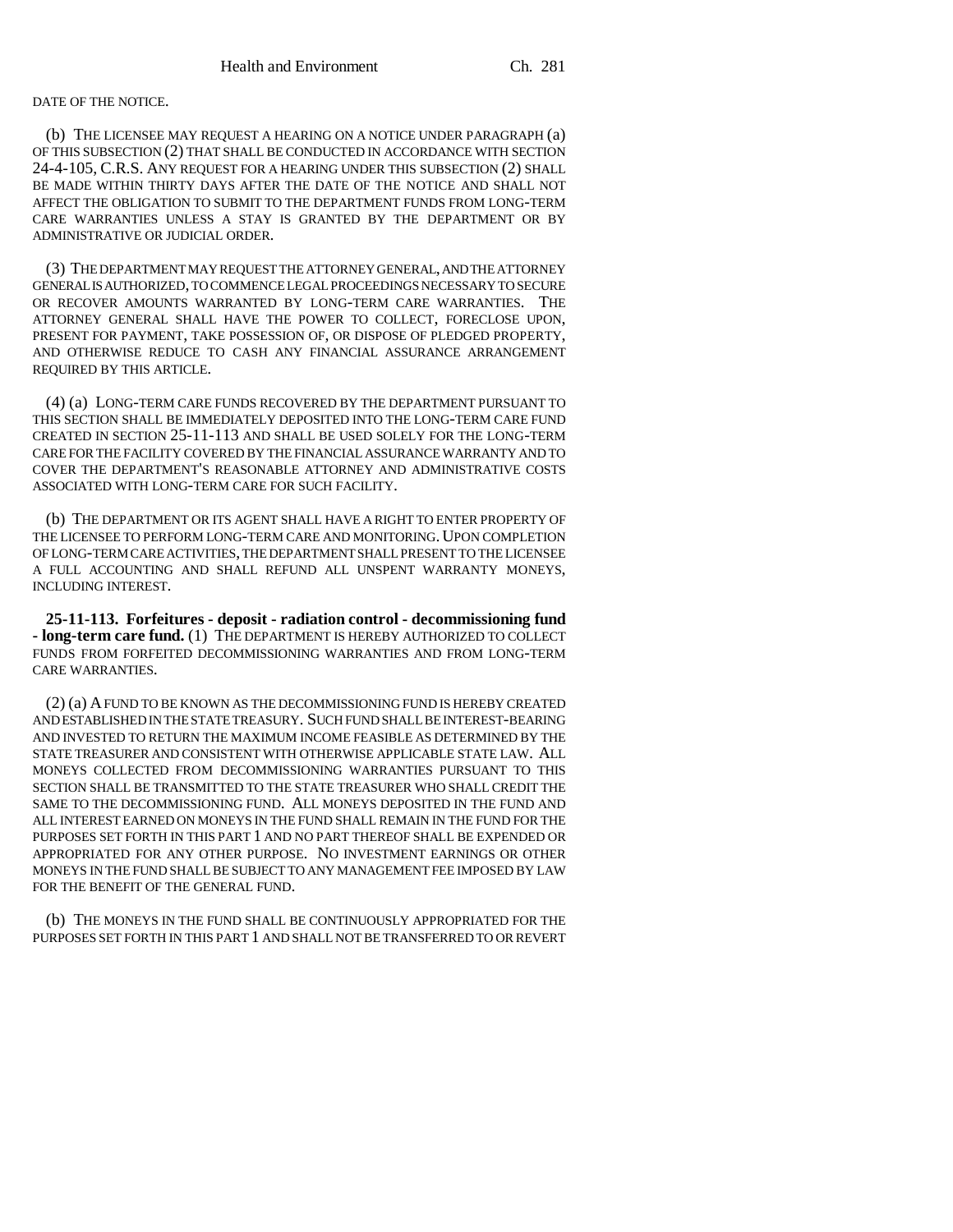TO THE GENERAL FUND.

(3) MONEYS IN THE DECOMMISSIONING FUND SHALL BE AVAILABLE FOR USE BY THE DEPARTMENT FOR THE SOLE PURPOSE OF DISPOSING OF RADIOACTIVE MATERIALS AND COMPLETING DECONTAMINATION AND DECOMMISSIONING OF AFFECTED BUILDINGS, FIXTURES, EQUIPMENT, PERSONAL PROPERTY, AND LANDS, AND TO COVER THE DEPARTMENT'S REASONABLE ATTORNEY COSTS THAT MAY BE INCURRED IN SUCCESSFULLY REVOKING, FORECLOSING, OR REALIZING ANY DECOMMISSIONING WARRANTY, AND REASONABLE ADMINISTRATIVE COSTS, INCLUDING INDIRECT COSTS, INCURRED BY THE DEPARTMENT IN CONDUCTING DISPOSAL, DECONTAMINATION, AND DECOMMISSIONING.

(4) (a) A FUND TO BE KNOWN AS THE LONG-TERM CARE FUND IS HEREBY CREATED AND ESTABLISHED IN THE STATE TREASURY. SUCH FUND SHALL BE INTEREST-BEARING AND INVESTED TO RETURN THE MAXIMUM INCOME FEASIBLE AS DETERMINED BY THE STATE TREASURER AND CONSISTENT WITH OTHERWISE APPLICABLE STATE LAW. ALL MONEYS COLLECTED FROM LONG-TERM CARE WARRANTIES PURSUANT TO THIS SECTION SHALL BE TRANSMITTED TO THE STATE TREASURER WHO SHALL CREDIT THE SAME TO THE LONG-TERM CARE FUND. ALL MONEYS DEPOSITED IN THE FUND AND ALL INTEREST EARNED ON MONEYS IN THE FUND SHALL REMAIN IN THE FUND FOR THE PURPOSES SET FORTH IN THIS PART 1 AND NO PART THEREOF SHALL BE EXPENDED OR APPROPRIATED FOR ANY OTHER PURPOSE. NO INVESTMENT EARNINGS OR OTHER MONEYS IN THE FUND SHALL BE SUBJECT TO ANY MANAGEMENT FEE IMPOSED BY LAW FOR THE BENEFIT OF THE GENERAL FUND.

(b) MONEYS IN THE LONG-TERM CARE FUND SHALL BE ANNUALLY APPROPRIATED BY THE GENERAL ASSEMBLY TO THE DEPARTMENT IN AN AMOUNT SUFFICIENT TO IMPLEMENT THE PROVISIONS OF THIS PART 1.

(c) MONEYS IN THE LONG-TERM CARE FUND SHALL BE AVAILABLE FOR USE BY THE DEPARTMENT FOR THE SOLE PURPOSES OF:

(I) PERFORMING ANNUAL SITE INSPECTIONS TO CONFIRM THE INTEGRITY OF THE STABILIZED WASTE SYSTEM, ENVIRONMENTAL MONITORING, AND MAINTENANCE OF THE WASTE DISPOSAL SITE, INCLUDING FIXTURES, COVER, AND EQUIPMENT;

(II) COVERING THE DEPARTMENT'S REASONABLE ATTORNEY COSTS THAT MAY BE INCURRED IN SUCCESSFULLY COLLECTING OR REALIZING ANY LONG-TERM CARE WARRANTY, AND REASONABLE ADMINISTRATIVE COSTS, INCLUDING INDIRECT COSTS, INCURRED BY THE DEPARTMENT IN CONDUCTING LONG-TERM CARE OF THE DISPOSAL FACILITY.